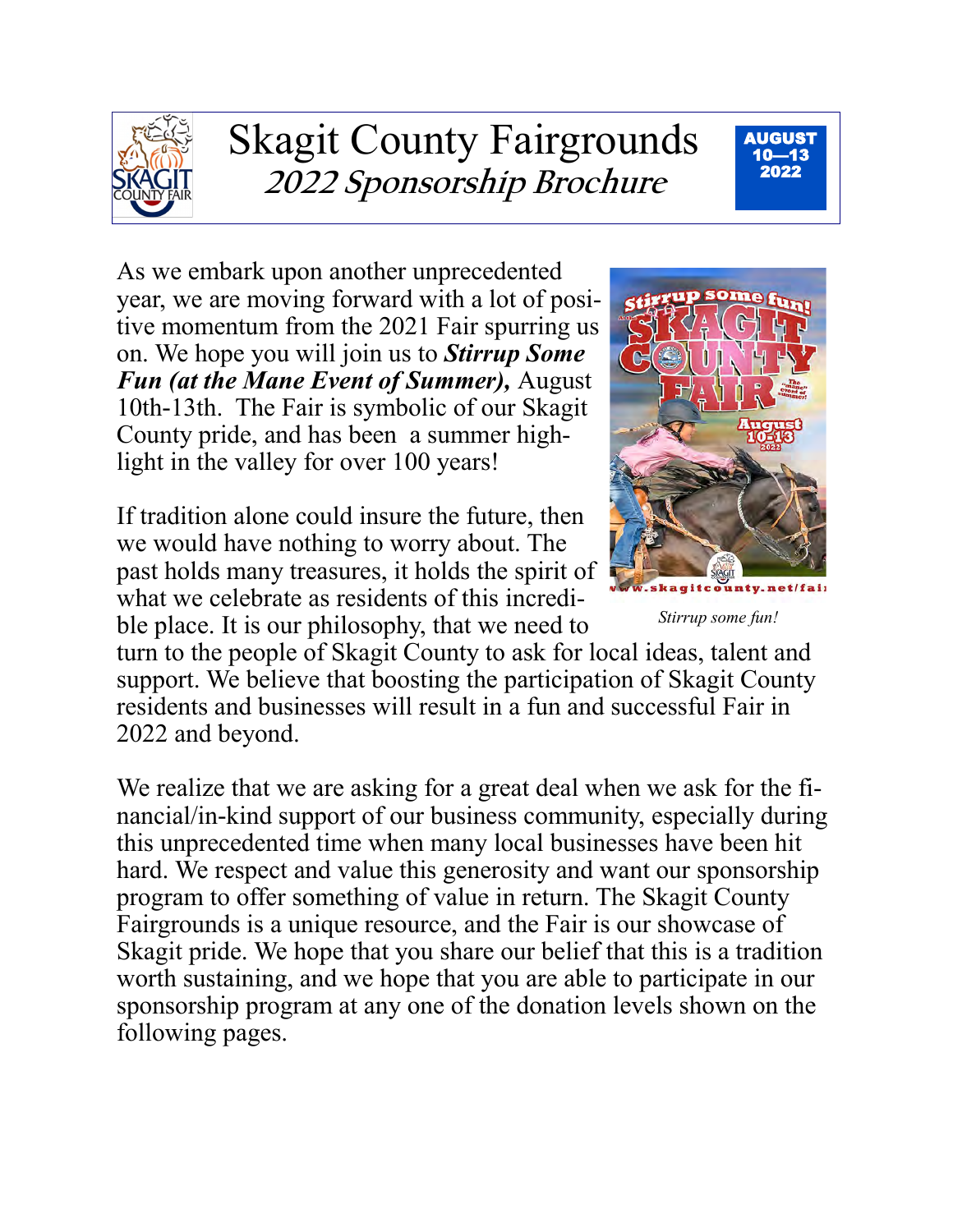#### **Marketing for the Skagit County Fair**

- Regional Advertising throughout Skagit and neighboring counties (Print, TV, Radio, Social Media)
- Annual advertising budget of \$20,000.
- Over 20,000 full color Programs are distributed in the Skagit Valley Herald as well as on site during the Fair.
- Estimated Attendance: 25,000+
- Facebook Page with 9,675 followers as of June 2022. Weekly total reach of over 100,000 people during Fair week. Active Instagram Page
- Fair posters that are distributed and displayed prominently at local businesses during July and August.

#### **\$10,000 Cash Mane Sponsor (Currently filled)**

- -Fairgrounds supplies 4x 4' Full-color sign on
- Fairgrounds **year-round** with logo, website, and 3 bullet items
- -Fairgrounds Supplies 2022 Mane Sponsor Banner above 4x4'sign.
- -Sign above Main Parking Gate entrance
- -Up to 100'x100' Outside Commercial Booth during Fair*.*
- -Banner displayed on Main Stage for entirety of the Fair
- -Handouts/ads with information about organization at Fair gates
- -Choice of 2 Specific areas of Fair to have logo on as a sponsor
- -Name on cover of Fair program
- -**Logo Impressively** Displayed on:
	- Fair Posters
	- Access 21 Skagit County Television Fair Programs
	- Official Fair Video
	- Official Fair Program Guide
	- Fair website with link to Sponsor site
	- Fair Map
	- Promotion on Fairgrounds Facebook and Instagram
	- Name included in radio ads as the "Mane Sponsor"
	- Recognition via PA , Main Stage & Sideshow Stage announcements during Fair
	- 240 Fair Admission Passes
	- Passes to cover all employees working Fair booth
	- Year round logo with link on Main Fairgrounds Page
	- Logo on all flyers/posters associated with BOTH Spring and Fall Garage Sales
	- 50x50 outside space at Spring and Fall Garage Sales
	- 10 souvenir t-shirts









*The Heart of the Fair... Families enjoying their time together. Photo by Chris Matthews*

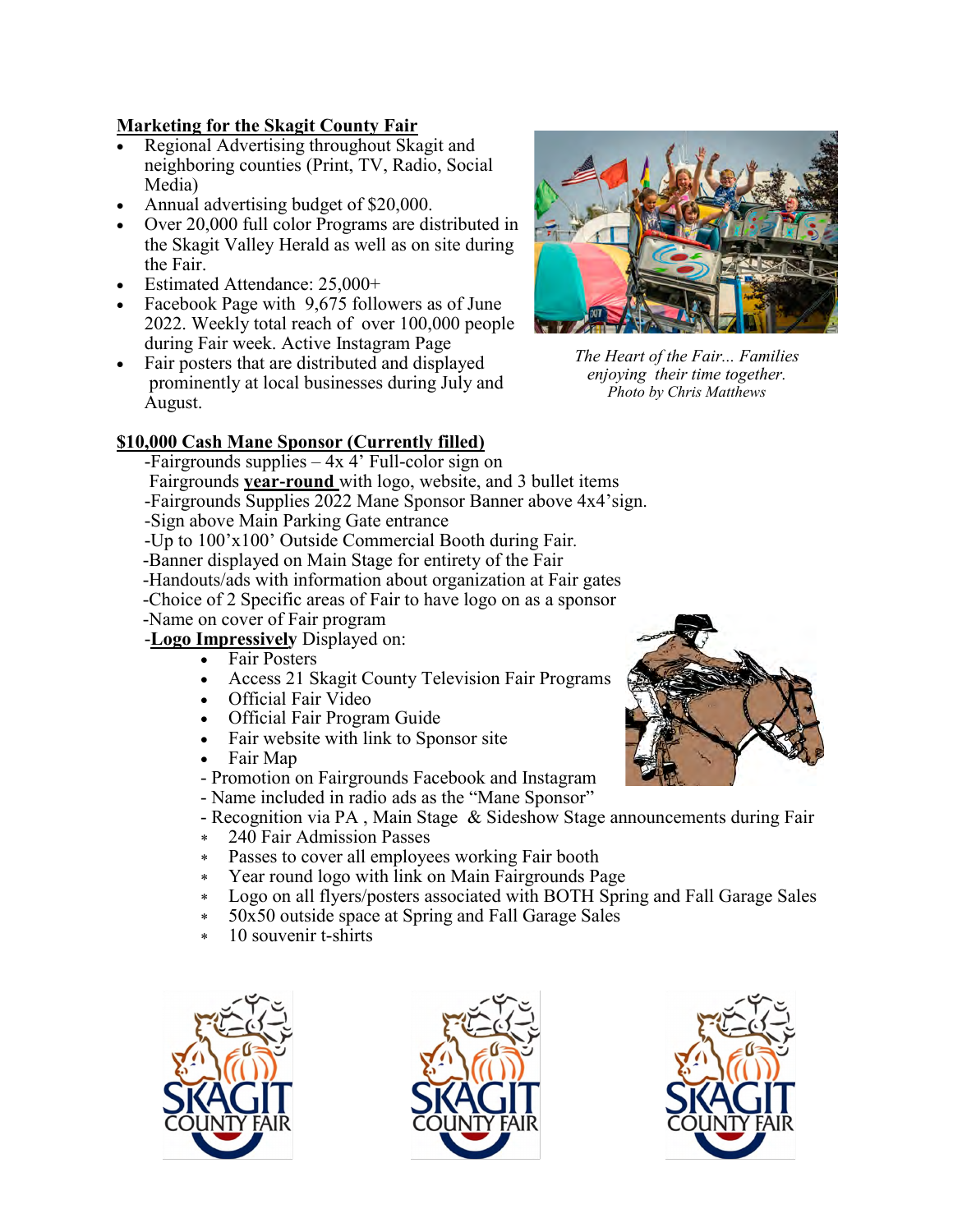#### **\$5,000 Cash Premier Sponsor**

-Fairgrounds supplies 2'x 4' Full-color sign **year-round** with logo, website, & 3 bullet items -Sign above Main Parking Gate entrance -Up to 50' x 50' outside Booth During Fair -**Logo Prominently** Displayed on:

- Fair Posters
- Access 21 Skagit County Television Fair Programs
- Official Fair Video
- Official Fair Program Guide
- Fair website with link to Sponsor site
- Fair Map
- Promotion on Fairgrounds Facebook & Instagram
- Name included in radio ads as a "Premier Sponsor"

- Recognition via PA and Stage announcements during Fair

- 120 single day Fair Admission Passes, 4-day admission+ parking passes (6)
- -Year round logo with link on Main Fairgrounds Page
- -Logo on all flyers/posters associated with BOTH Spring and Fall Garage Sales
- -10x10 outside space during both Garage sales (10x10 inside if spots are available) -5 t-shirts

#### **\$2,500 Cash (\$3,750+ In-Kind) Platinum Sponsor**

- Fairgrounds supplies 2'x 2' Full-color sign **yearround** with logo & website
- **-**10'x20' Outside Booth at Fair
- **-Large Logo** displayed on:
	- Fair Posters
	- Access 21 Skagit County Television Fair Programs
	- Official Fair Video
	- Official Fair Program Guide
	- Fair website with link to Sponsor site

- Promotion on Fairgrounds Facebook & Instagram

- Recognition via PA and Stage announcements during Fair

- 60 single day Fair Admission Passes, 4-day admission+ parking passes (3)

- 2 t-shirts





*Exhibitors and their goals accomplished!* 

*Latin Entertainment Stage*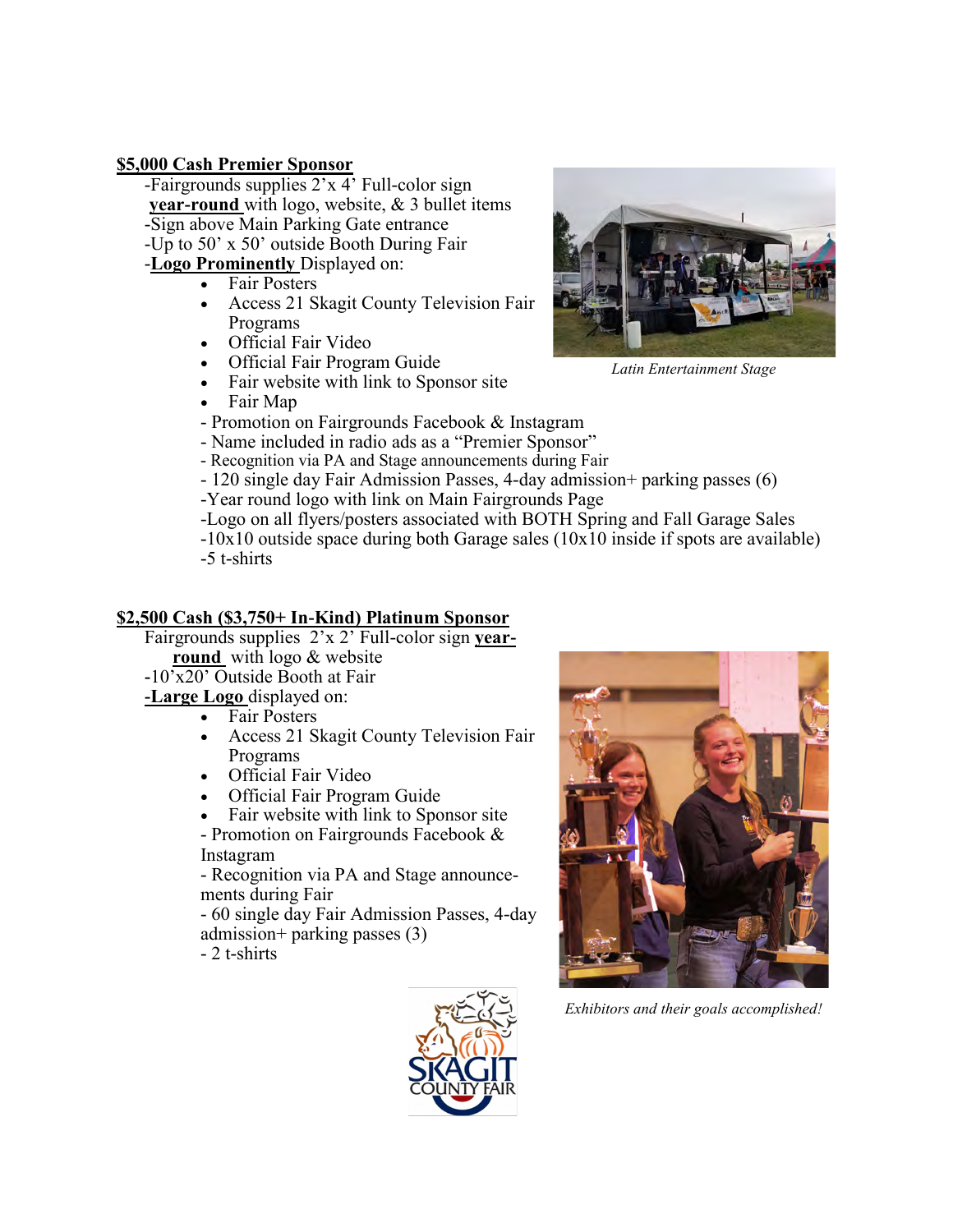#### **\$1,100 Cash (\$1,650-\$3,749 In-Kind) Gold Sponsor**

-Fair Supplies 2'x2 'banner/sign displayed **year round**   $-10'x10'$  Outdoor booth at the Fair

**-Medium Logo** displayed on:

- Fair Posters
- Access 21 Skagit County Television Fair Programs
- Official Fair Video
- Official Fair Program Guide
- Fair website with link to Sponsor site
- Promotion on Fairgrounds Facebook & Instagram
- 30 single day Fair Admission Passes,
- 4-day admission+ parking passes (2)
- 1 t-shirt

#### **\$550 Cash (\$825-\$1,649 In-Kind) Silver Sponsor**

-Fair Supplies 2'x2 'banner/sign displayed **during Fair on**ly

**-Small Logo** displayed on:

- Access 21 Skagit County Television Fair Programs
- Official Fair Video
- Official Fair Program Guide
- Fair website with link to Sponsor site - Promotion on Fairgrounds Facebook & Instagram

- 15 single day Fair Admission Passes, 4-day admission+ parking passes (1)

#### **\$200-\$549 Cash (\$350- \$824 In-Kind) Bronze Sponso**

**-Listing** displayed on:

- Official Fair Program Guide
- Fair website

- Promotion on Fairgrounds Facebook & Instagram

-Fair Admission Passes (depends on level)



*Cheer at the Fair!*



*Misty and the Sandman Hypnosis*



#### **\$550 Building Sponsor**

Each year the Fairgrounds hosts over dozens of local and regional events in addition to the County Fair. Sponsor signage on our buildings is a great opportunity to offer exposure to thousands of people year-round.

• Sponsorship is good for 12 consecutive months starting with the date of receipt of payment. Sign will be placed on the building of your choice (subject to availability).

#### **\*\*IN ADDITION\*\***

**-Listing** displayed on:

- Official Fair Program Guide
- Fair website
- Promotion on Fairgrounds Facebook
- Official Building Sponsor certificate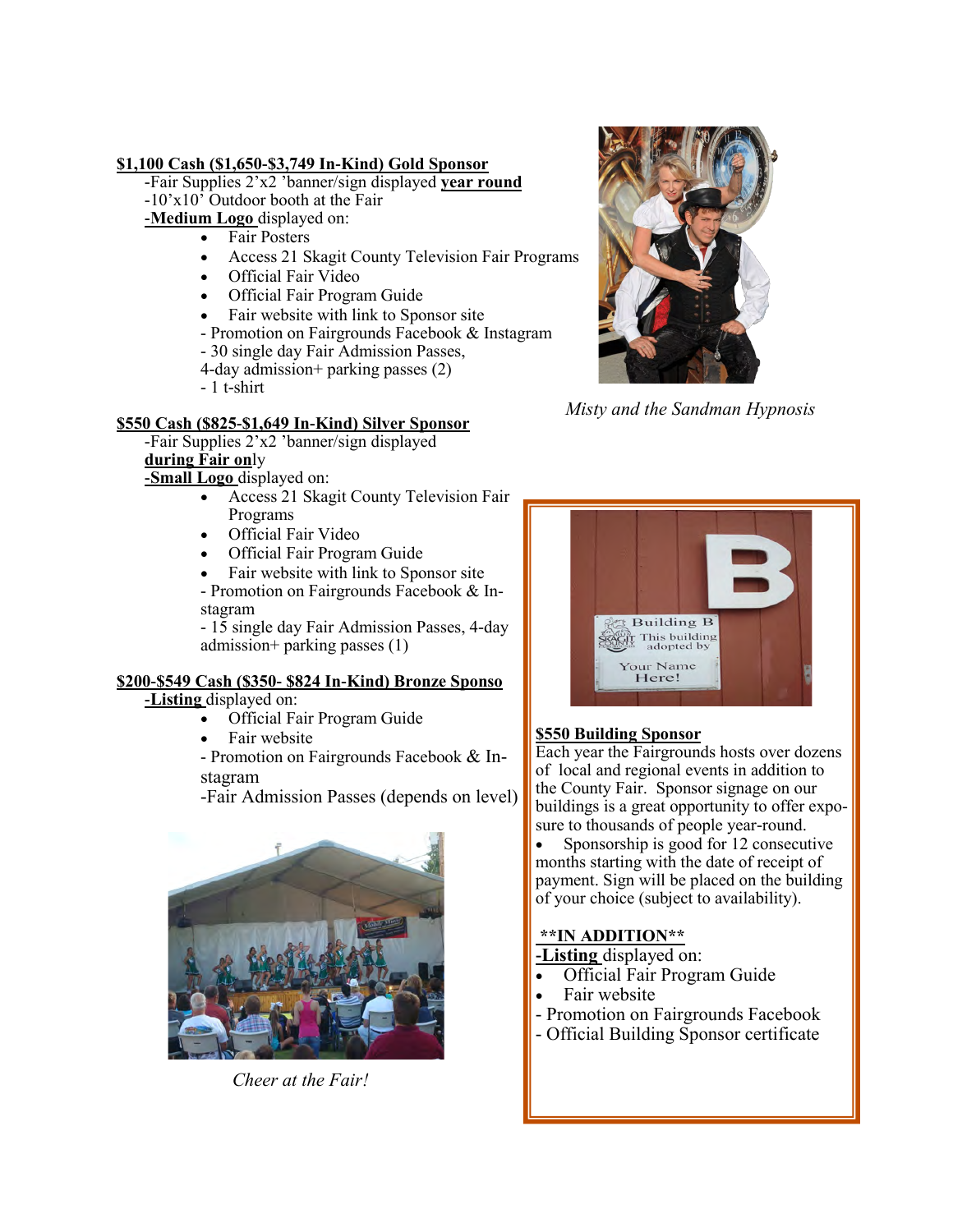### **Event Specific Sponsorships**

Can be tailored to be identified and promoted for the exact item/activity sponsored.

#### **Sponsorships Currently Still Open**

- **Horse /Goat/Sheep Tents**
- **Individual Band Sponsor**
- **Arena Entertainment Sponsor**
- **Volunteer T-Shirt Sponsor**
- **Ribbon Sponsor NOT Available in 22'**
- **Wristband Sponsor**
- **Sea-Tech Tent Sponsor NOT Available in 22'**
- **Horse Arena Sponsor**
- **Magic,/Hypnotist,/Juggler Sponsor**
- **Latin Entertainment Sponsor**
- **Dino Crew Sponsor**
- **Diaper Derby Sponsor**
- **Diaper Drive Sponsor**
- **Kiwanis Cantina (Beer Garden) Sponsor**
- **Vuelta La Luna Circus Sponsor**
- **Business Ticket Sponsor (unlimited)**
- **Cause Sponsor (unlimited)**
- **Cheer at the Fair Sponsor**
- **Day Sponsor**
- **Campground Sponsor**
- **Cornhole Tournament sponsor**
- **Prize Sponsor (in-kind)**
- **Advertising Trade Sponsor (in-kind)**
- **Hospitality Sponsor (In-kind)**
- **Grounds improvement Sponsor (in-kind)**
- **Fair Service Sponsor (in-kind)**



*Be the Ribbon Sponsor!*



*Sponsor a Band!*



*Sponsor a Juggler, a Magician, or a Hypnotist!*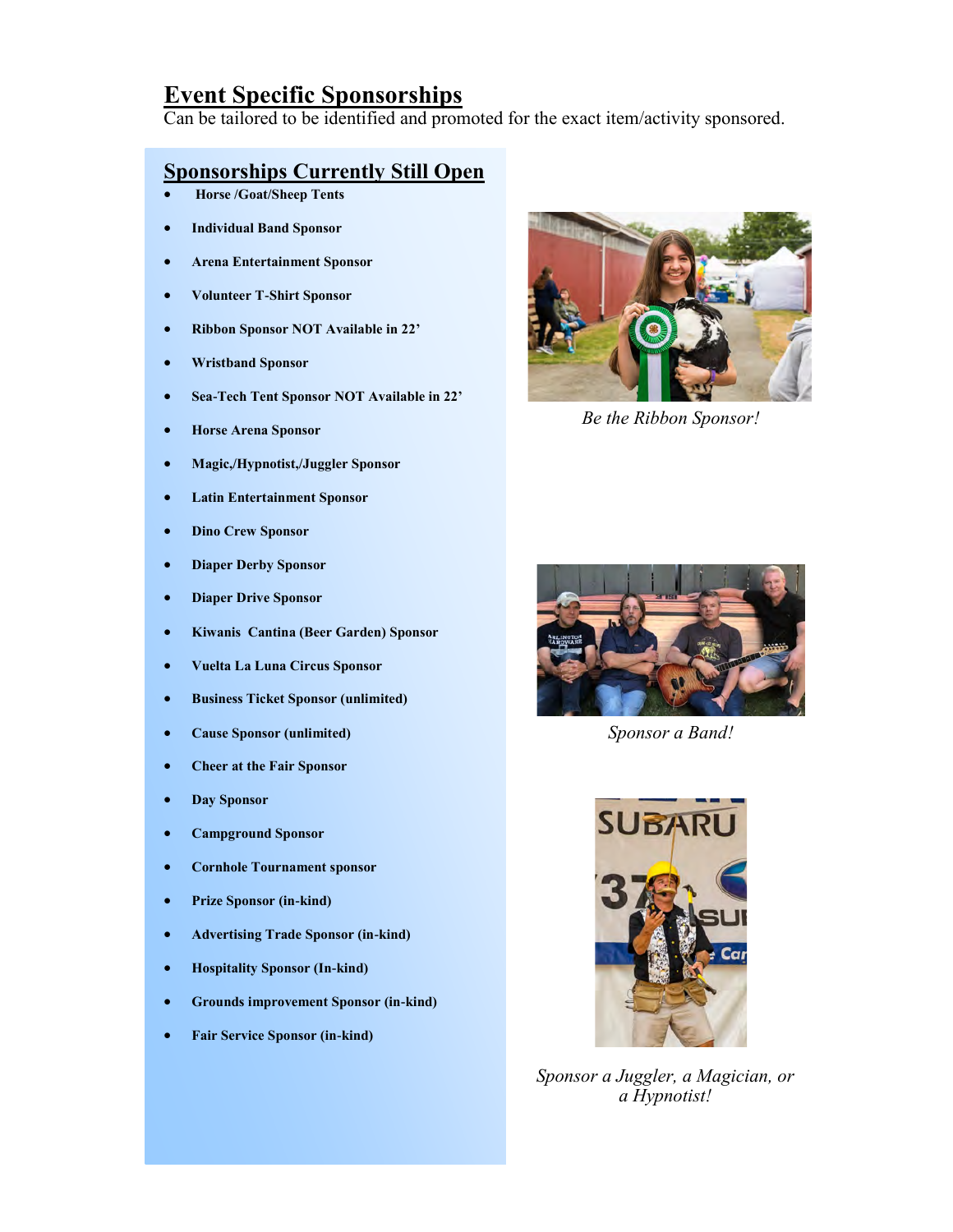## **Ticket Sponsors**

**Purchase tickets to use at your business: For distribution to employees, thank valuable customers, run business promotions, etc.**

#### **\$600-**

**100 Fair Admission Tickets** Sponsor Listing on: Fair Website Fair Program

#### **\$900-**

**150 Fair Admission Tickets** Sponsor Listing on: Fair Website Fair Program -Promotion on Fairgrounds social media

**Fair Ticket Prices at Gate (Fri & Sat)** Adult: \$12.00 Junior/Senior: \$10.00 Children 5 & under are free **Fair Ticket Prices at Gate (Weds& Thurs)** Everyone is \$9

#### **\$1,200-**

#### **200 Fair Admission Tickets**

 -All benefits described in Silver Sponsorship Package on page 4 (minus admission passes)

#### **\$3,000-**

#### **500 Fair Admission Tickets**

 -All benefits described in Gold Sponsorship Package on page 4 (minus admission passes)

#### **\$3,500-Day Sponsor!!!**

**-**500 Fair Admission Tickets

 -All benefits described in **Gold** Sponsorship Package on page 4 (minus admission passes)

 -Banner/Sign placement welcoming Day Sponsor attendees/ recognizing business (good place for a company photo-op)

 -Logo placement in Fair Guide /other areas attached to schedules of the day sponsored.

 -Special inclusion of 1 contest/stage break involving/mentioning your business on day of sponsorship



Day Sponsor -Hexcel

Day Sponsor note:

\_\_\_\_\_\_\_\_\_\_\_\_\_\_\_\_\_\_\_\_\_\_\_\_\_\_\_\_\_\_\_\_\_\_\_\_\_\_\_\_\_\_\_\_\_\_\_\_\_\_\_\_\_\_\_\_\_\_\_\_\_\_\_\_\_\_\_\_\_\_\_\_\_

\*Friday and Saturdays are popular, but keep in mind, the crowds are less on Weds and Thurs evening, so a great time to bring your company for a post-work celebration these nights too!

**In order to receive full sponsor recognition, a confirmation of intent to sponsor needs to be submitted/communicated to the Fair Administration Office by July 1, 2022. Tickets will be available for pickup upon receiving payment. One payment in full will be required at the time tickets are picked up at the Fair Administration Office.** 

<sup>\*</sup>This level is intended for a business who is prepared to make an effort to get at least 250 of these tickets/ people to the Fair on the same day (the day your sponsorship will be attached to) and have a good "presence". This could be a fun day/night you could include your employees, their families and your valued customers if you wish.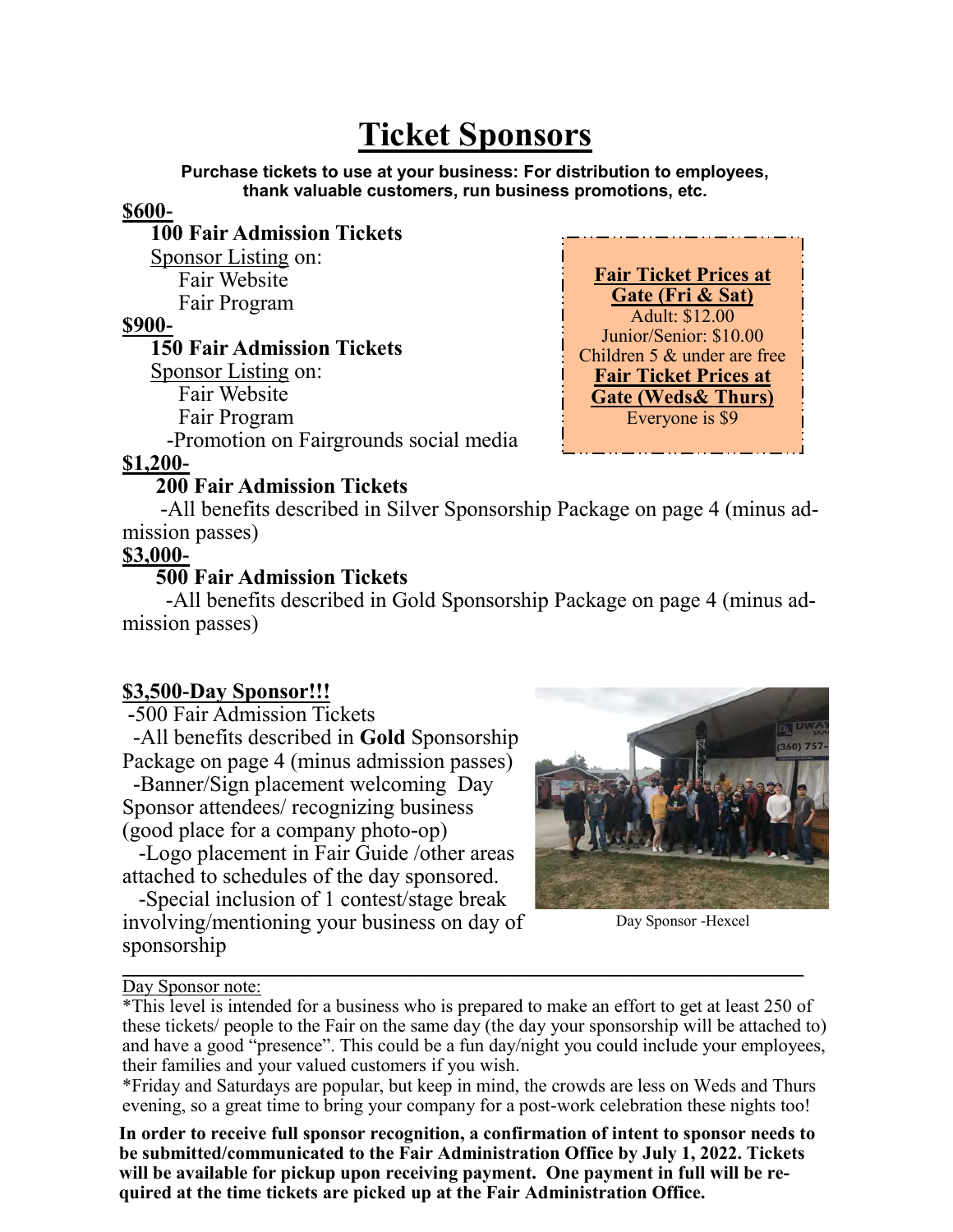## **Cause Sponsor Charitable Options-Give to a Great Cause! \$600+– Diaper Drive Sponsor**  -In partnership with the Fair, Skagit Transit and Skagit County Diaper Bank (United Way Program) -First 100 people who bring new diapers (Quantity TBD) will receive free Fair ticket -Logo placement on Promotional Flyer (attracting donors) -Sponsor Supplied Banner/signage placement at donation location outside Fair Gate -All benefits listed in Silver Sponsor Package minus passes, listed on page 4 -Packages over \$600 available with additional sponsor benefits than listed above. There's an unlimited need for items in our community! **\$600+- Skagit County Community Action- Families in Need** -100 Tickets distributed to families in need - All benefits listed in Silver Sponsor Package minus passes, listed on page 4 -Packages over \$600 available with additional sponsor benefits than listed above. -Promotion on Fairgrounds Facebook & Instagram Let's Stuff the Bus!  **Have your own charity/cause you would like to give a ticket package to? We can work with you!**